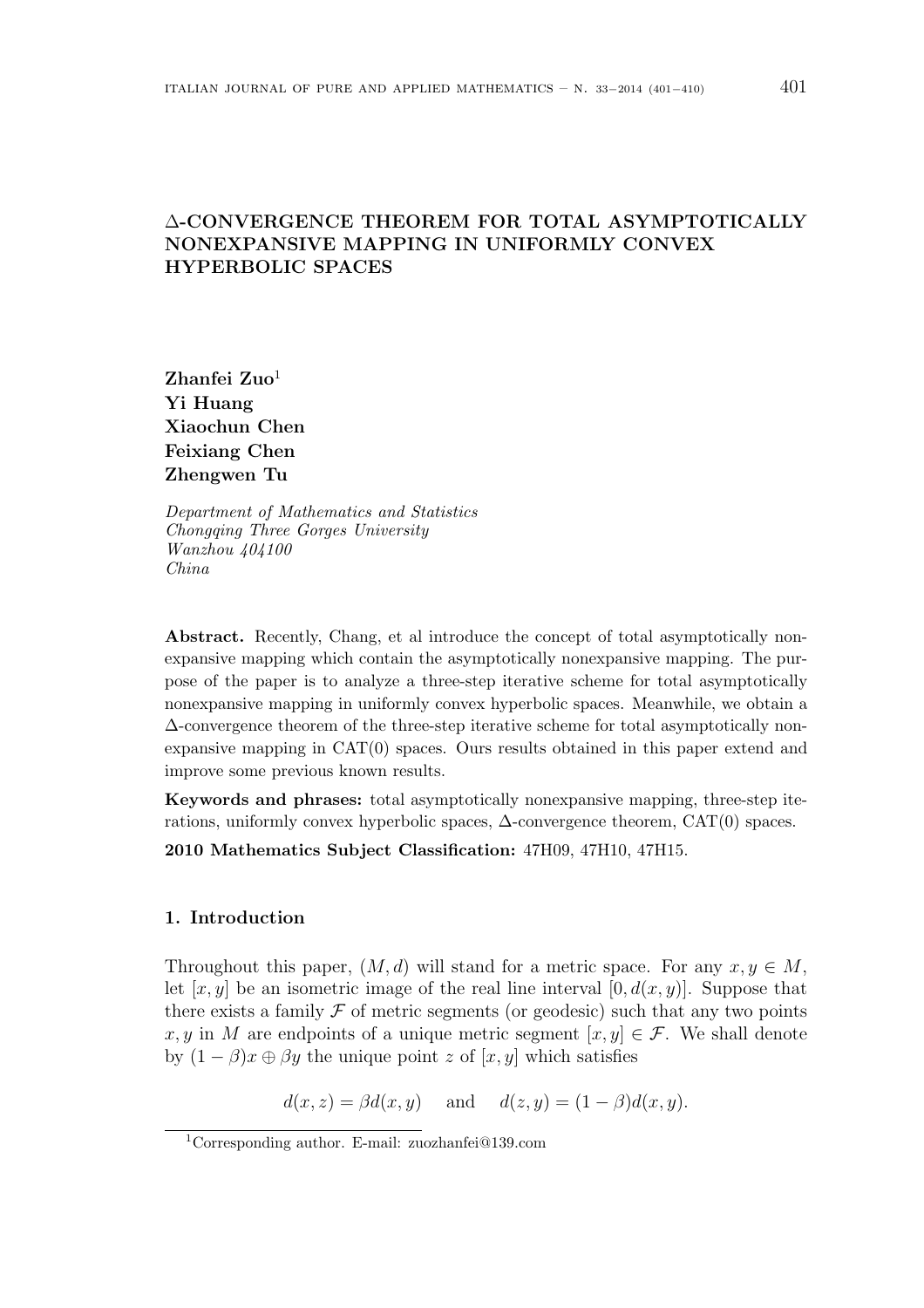Such metric spaces are usually called convex metric spaces (see [10]). The  $(M, d)$ is said to be a geodesic space if every two points of  $M$  are joined by a geodesic. For a convex metric spaces  $(M, d)$ , if

$$
d\left(\frac{1}{2}p\oplus\frac{1}{2}x,\,\frac{1}{2}p\oplus\frac{1}{2}y\right)\leq\frac{1}{2}d(x,y),
$$

for all  $p, x, y$  in M, then M is said to be a hyperbolic metric space, for more details about hyperbolic metric space see  $([9])$ . A subset C of a hyperbolic metric space M is convex if  $[x, y] \subset C$  whenever x, y are in C. Obviously, normed linear spaces are hyperbolic spaces. One can consider, as nonlinear examples, the Hadamard manifolds ([2]), the Hilbert open unit ball equipped with the hyperbolic metric  $([5])$ , and the CAT $(0)$ spaces. Recall that a geodesic space is a CAT $(0)$  space if and only if it satisfies the  $(CN)$  inequality  $([13])$ :

$$
d\left(z, \frac{1}{2}x \oplus \frac{1}{2}y\right)^2 \le \frac{1}{2}d(z, x)^2 + \frac{1}{2}d(z, y)^2 - \frac{1}{4}d(x, y)^2.
$$

In particular, if  $x, y, z$  are points in a CAT(0) space and  $t \in [0, 1]$ , then

$$
d((1-t)x \oplus ty, z) \le (1-t)d(x, z) + td(y, z).
$$

For more details about CAT(0) spaces, see [1].

In 2011, Khamsi and Khan (see [7]) introduced uniformly convex hyperbolic metric space.

**Definition 1.1** Let  $(M, d)$  be a hyperbolic metric space, M is said to be uniformly convex, if for any  $a \in M$ , for every  $r > 0$ , and for each  $\varepsilon > 0$ ,

$$
\delta(r,\varepsilon) = \inf \left\{ 1 - \frac{1}{r} d\left(\frac{1}{2}x \oplus \frac{1}{2}y, a\right) : d(x,a) \le r, d(y,a) \le r, d(x,y) \ge r\varepsilon \right\} > 0.
$$

If  $(M, d)$  is uniformly convex hyperbolic spaces, then for every  $s \geq 0$ ,  $\varepsilon > 0$ , there exists  $\eta(s,\varepsilon) > 0$  depending on s and  $\varepsilon$  such that

$$
\delta(r,\varepsilon) > \eta(s,\varepsilon) > 0, \quad \text{ for any } r > s.
$$

CAT(0) spaces are uniformly convex hyperbolic spaces with  $\delta(r, \varepsilon) = 1$ – p  $1-\varepsilon^2/4$ . Uniformly convex hyperbolic spaces can be viewed as 2-uniformly convex (see [7]).

## 2. Preliminaries

Let us start by making some basic definitions.

**Definition 2.1.** ([4]) Let C be bounded subset of X, a mapping  $T : X \to X$ is called asymptotically nonexpansive, if there exists a sequence  $\{k_n\}$  of positive real numbers with  $k_n \to 1$  as  $n \to \infty$  for which

$$
d(T^n x, T^n y) \le k_n d(x, y), \quad \text{for all } x, y \in X.
$$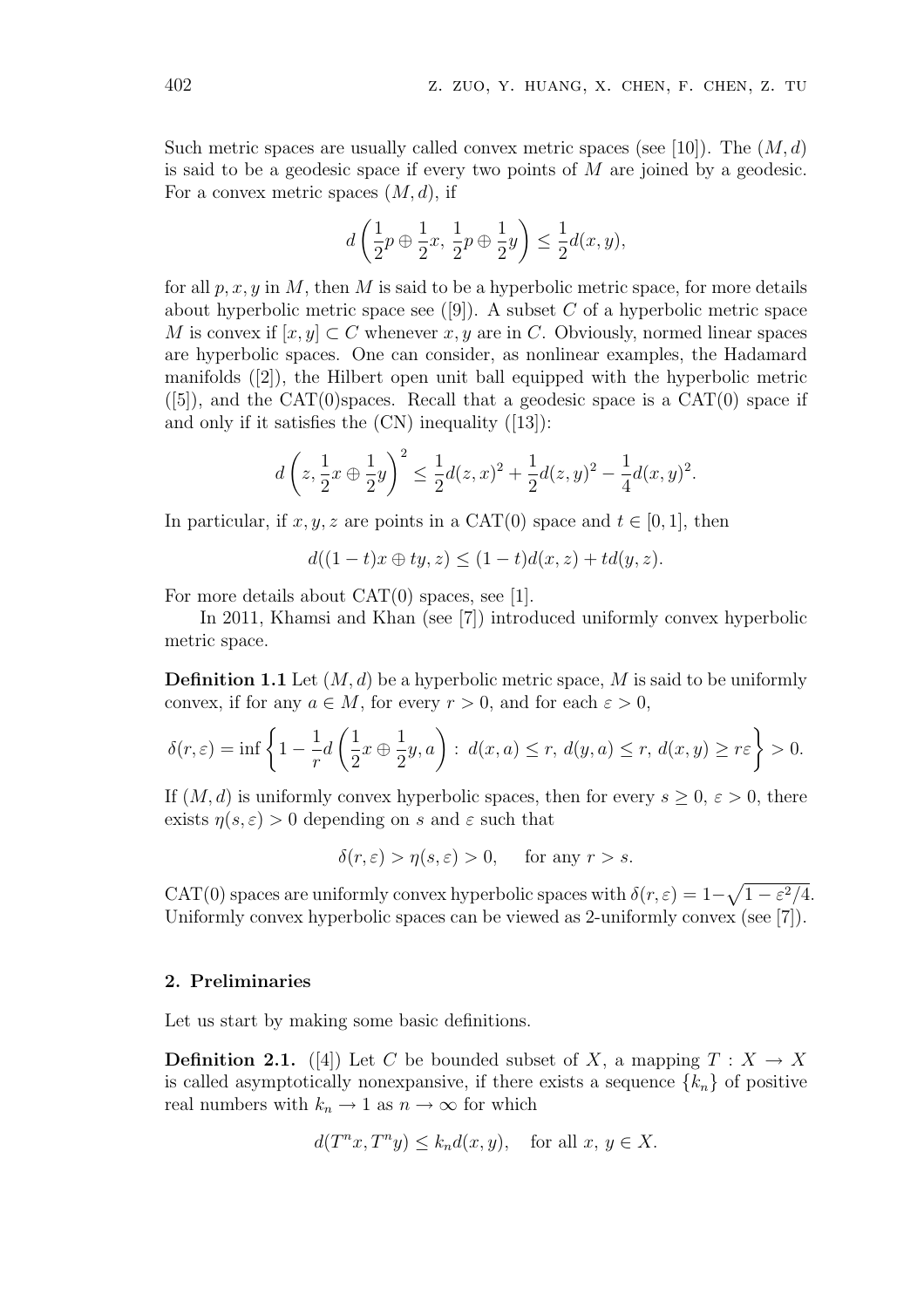**Definition 2.2.**  $T$  is said to be uniformly  $L$ -Lipschitzian, if there exists a constant  $L > 0$  such that

$$
d(T^n x, T^n y) \le Ld(x, y), \quad \forall n \ge 1, x, y \in X.
$$

Chang et al. (see [3]) recently introduce the concept of total asymptotically nonexpansive mappings and prove the demiclosed principle for this kind of mappings in CAT(0) spaces.

**Definition 2.3.** A mapping  $T : X \to X$  is said to be  $({\mu_n}, {\nu_n}, {\zeta})$ -total asymptotically nonexpansive, if there exist nonnegative sequences  $\{\mu_n\}, \{\nu_n\}$  with  $\mu_n \to 0$ ,  $\nu_n \to 0$  and a strictly increasing continuous function  $\zeta : [0, +\infty) \to$  $[0, +\infty)$  with  $\zeta(0) = 0$  such that

$$
d(T^n x, T^n y) \le d(x, y) + \nu_n \zeta(d(x, y)) + \mu_n \quad \forall n \ge 1, x, y \in X.
$$

Rermark 2.4. From the above definition, it is to know that, each nonexpansive mapping is a asymptotically nonexpansive mapping with sequence  $\{k_n = 1\}$ , and each asymptotically nonexpansive mapping is a  $({\mu_n}, {\nu_n}, {\varsigma})$  –total asymptotically nonexpansive mapping with  $\mu_n = 0$ ,  $\nu_n = k_n - 1$ ,  $\forall n \ge 1$  and  $\zeta(t) = t, t \ge 0$ .

Let  $\{x_n\}$  be a bounded sequence in M and  $C \subset M$  be a nonempty subset of M. The asymptotic radius of  $\{x_n\}$  with respect to C is defined by

$$
r(C, \{x_n\}) = \inf \left\{ \limsup_{n \to \infty} d(x, x_n) : x \in C \right\}.
$$

The asymptotic radius of  $\{x_n\}$ , denoted by  $r(\{x_n\})$ , is the asymptotic radius of  ${x_n}$  with respect to M. The asymptotic center of  ${x_n}$  with respect to C is defined by

$$
A(C, \{x_n\}) = \left\{ z \in C : \limsup_{n \to \infty} d(z, x_n) = r(\{C, x_n\}) \right\}.
$$

When  $C = M$ , we call the asymptotic center of  $\{x_n\}$  and use the notation  $A(\{x_n\})$ for  $A(C, \{x_n\})$ .

**Definition 2.5.** ([11]) A sequence  $\{x_n\}$  in  $(M, d)$  is said to  $\Delta$ -converge to  $x \in M$ if x is the unique asymptotic center of  $\{u_n\}$  for every subsequence  $\{u_n\}$  of  $\{x_n\}$ . In this case, we write  $\Delta - \lim_{n \to \infty} x_n = x$  and call x the  $\Delta$ -limit of  $\{x_n\}$ .

Every bounded sequence in a complete CAT(0) space always has a  $\Delta$ -convergent subsequence ([8]). The proof of following lemma is implicit in the proof of Theorem 3.5 in [3].

**Lemma 2.6.** Let C be a closed convex subset of a complete  $CAT(0)$  space M, and  $T: C \to C$  be a uniformly L-Lipschitzian and  $({\{\mu_n\}, {\{\nu_n\}, \zeta\}})$  –total asymptotically nonexpansive mapping. Suppose that  $\{x_n\}$  is a bounded sequence in C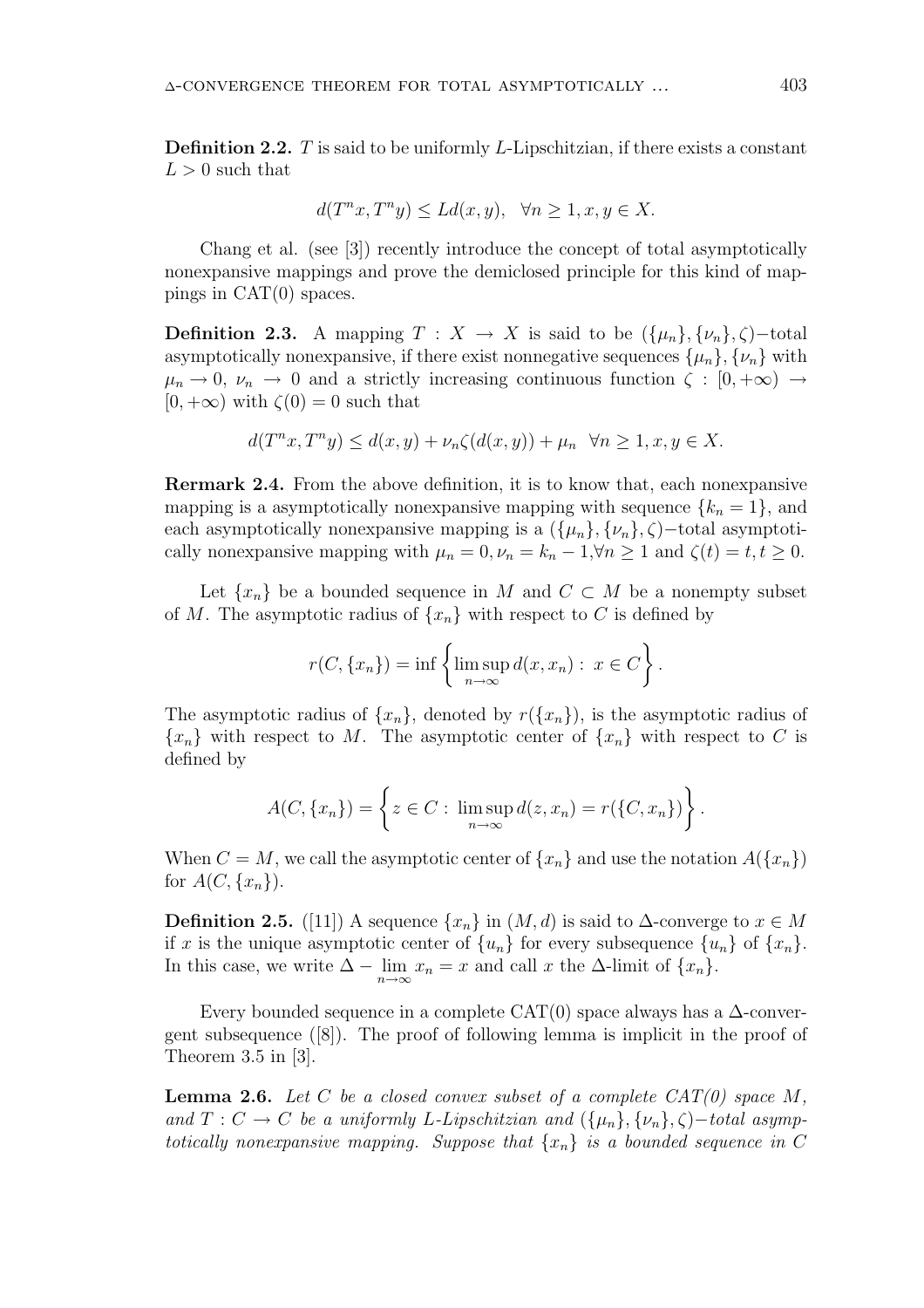such that  $\lim_{n\to\infty} d(x_n, Tx_n) = 0$  and  $d(x_n, p)$  converges for each  $p \in F(T)$ , then  $\omega_w(x_n) \subset F(T)$ . Here  $\omega_w(x_n) = \cup A(\{u_n\})$ , the union is taken over all subsequences  $\{u_n\}$  of  $\{x_n\}$ . Moreover,  $\omega_w(x_n)$  consists of exactly one point.

In 2002, Xu and Noor [14] introduced and analyzed a three-step iterative schemes for solving the nonlinear equation  $Tx = x$  for asymptotically nonexpansive mappings in Banach space. It has been shown that the three-step iterative scheme gives better numerical results than the two-step and one-step approximate iterations ([6]). Inspired and motivated by these facts, we analyze a three-step iterative scheme for mappings of total asymptotically nonexpansive in uniformly convex hyperbolic spaces.

**Algorithm 1.** Let  $C$  be a nonempty closed subset of a hyperbolic metric space  $(M, d)$  and  $T : C \to C$  be a uniformly L– Lipschitzian and  $({\mu_n}, {\nu_n}, \zeta)$ –total asymptotically nonexpansive mapping. For a given  $x_1 \in C$ , compute sequences  $\{z_n\}, \{y_n\}, \{x_n\}$  by the iterative schemes

(2.1) 
$$
z_n = a_n T^n x_n \oplus (1 - a_n) x_n
$$

$$
y_n = b_n T^n z_n \oplus (1 - b_n) x_n
$$

$$
x_{n+1} = \alpha_n T^n y_n \oplus (1 - \alpha_n) x_n
$$

where  $\{a_n\}$ ,  $\{b_n\}$ ,  $\{\alpha_n\}$  are real numbers in [0,1]. Let  $a_n = 0$  or  $a_n = 0$  and  $b_n = 0$ , we get Ishikawa-type and Krasnoselski-Mann iteration as special cases.

(2.2) 
$$
y_n = b_n T^n x_n \oplus (1 - b_n) x_n
$$

$$
x_{n+1} = \alpha_n T^n y_n \oplus (1 - \alpha_n) x_n;
$$

(2.3) 
$$
x_{n+1} = \alpha_n T^n x_n \oplus (1 - \alpha_n) x_n;
$$

For a suitable choice of  $\{\alpha_n\}$  and  $\{b_n\}$ , we obtain a  $\Delta$ -convergence theorem of the three-step iterative scheme for uniformly L– Lipschitzian and  $({\mu_n}, {\nu_n}, \zeta)$ –total asymptotically nonexpansive mapping in CAT(0) spaces.

#### 3. Main results

The following Lemma is trivial (see [12]).

**Lemma 3.1.** Let  $\{a_n\}$ ,  $\{\lambda_n\}$  and  $\{c_n\}$  be the sequences of nonnegative numbers such that

$$
a_{n+1} \le (1 + \lambda_n)a_n + c_n, \quad \forall \ n \ge 1.
$$

 $If \sum_{i=1}^{\infty}$  $n=1$  $\lambda_n < \infty$  and  $\sum_{n=1}^{\infty}$  $\sum_{n=1} c_n < \infty$ , then  $\lim_{n \to \infty} a_n$  exists. If there exists a subsequence

of  $\{a_n\}$  which converges to 0, then  $\lim_{n\to\infty} a_n = 0$ .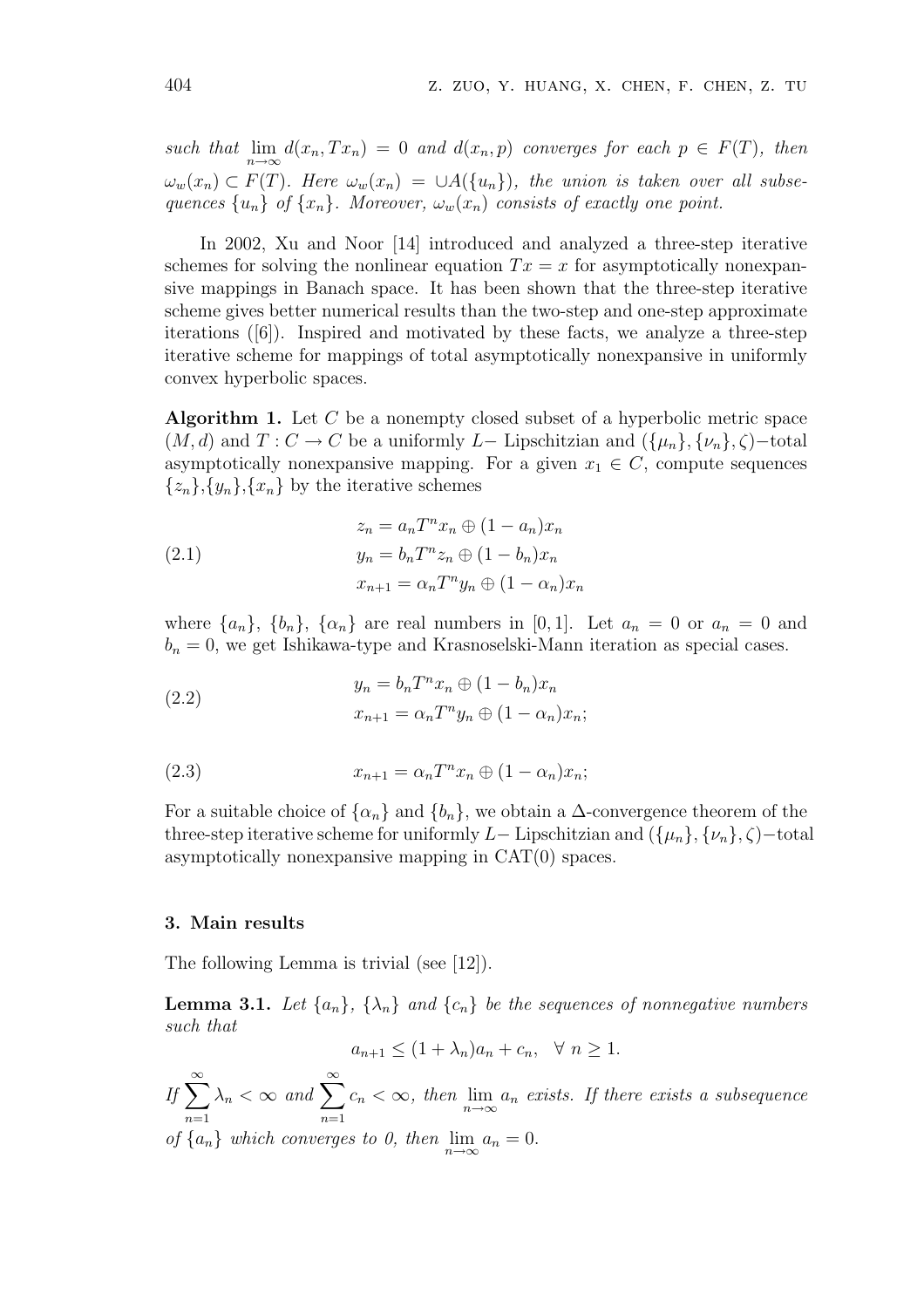**Lemma 3.2.** Let  $(M, d)$  be uniformly convex hyperbolic spaces and C be a bounded closed nonempty convex subset of M. Let  $T : C \to C$  be a uniformly L-Lipschitzian and  $({\mu_n}, {\nu_n}, {\zeta})$  – total asymptotically nonexpansive mapping. If  ${a_n}, {b_n}, {\alpha_n}$  are real numbers in [0, 1]. Suppose that  $x_1 \in C$  and  ${x_n}$  is given  $by (2.1).$ 

(i) If 
$$
\sum_{n=1}^{\infty} \nu_n < \infty
$$
;  $\sum_{n=1}^{\infty} \mu_n < \infty$ ;

(ii) there exists a constant  $M^* > 0$  such that  $\zeta(r) \leq M^*r$ ,  $r \geq 0$ .

Then  $\lim_{n\to\infty} d(x_n, p)$  exists for each  $p \in F(T)$ .

**Proof.** Let  $p \in F(T)$ . From (2.1), we have

$$
d(z_n, p) = d(a_n T^n x_n \oplus (1 - a_n) x_n, p)
$$
  
\n
$$
\leq a_n d(T^n x_n, p) + (1 - a_n) d(x_n, p)
$$
  
\n
$$
= a_n d(T^n x_n, T^n p) + (1 - a_n) d(x_n, p)
$$
  
\n
$$
\leq a_n (d(x_n, p) + \nu_n \zeta(d(x_n, p)) + \mu_n) + (1 - a_n) d(x_n, p)
$$
  
\n
$$
\leq (1 + \nu_n M^*) d(x_n, p) + \mu_n
$$

$$
d(y_n, p) = d(b_n T^n z_n \oplus (1 - b_n) x_n, p)
$$
  
\n
$$
\leq b_n d(T^n z_n, p) + (1 - b_n) d(x_n, p)
$$
  
\n
$$
= b_n d(T^n z_n, T^n p) + (1 - b_n) d(x_n, p)
$$
  
\n(3.2)  
\n
$$
\leq b_n (d(z_n, p) + \nu_n \zeta(d(z_n, p)) + \mu_n) + (1 - b_n) d(x_n, p)
$$
  
\n
$$
\leq b_n ((1 + \nu_n M^*) d(x_n, p) + \mu_n + \nu_n M^* d(z_n, p) + \mu_n) + (1 - b_n) d(x_n, p)
$$
  
\n
$$
\leq (1 + 2\nu_n M^* + (\nu_n M^*)^2) d(x_n, p) + (\nu_n M^* + 2)\mu_n
$$

From  $(3.2)$ , we get

$$
d(x_{n+1}, p) = d(\alpha_n T^n y_n \oplus (1 - \alpha_n) x_n, p)
$$
  
\n
$$
\leq \alpha_n d(T^n y_n, p) + (1 - \alpha_n) d(x_n, p)
$$
  
\n
$$
\leq \alpha_n (d(y_n, p) + \nu_n \zeta(d(y_n, p)) + \mu_n) + (1 - \alpha_n) d(x_n, p)
$$
  
\n
$$
\leq (1 + 3\nu_n M^* + 3(\nu_n M^*)^2 + (\nu_n M^*)^3) d(x_n, p)
$$
  
\n
$$
+ (3 + 3\nu_n M^* + (\nu_n M^*)^2) \mu_n.
$$

In Lemma 3.1, take  $a_n = d(x_n, p)$ ,  $\lambda_n = 3\nu_n M^* + 3(\nu_n M^*)^2 + (\nu_n M^*)^3$  and  $c_n = (3 + 3\nu_n M^* + (\nu_n M^*)^2)\mu_n$ , then all conditions in Lemma 3.1 are satisfied. The conclusion is obtained from Lemma 3.1 immediately.  $\blacksquare$ 

**Lemma 3.3.** Let  $(M, d)$  be uniformly convex hyperbolic spaces and C be a bounded closed nonempty convex subset of M. Let  $T : C \to C$  be a uniformly L-Lipschitzian and  $({\mu_n}, {\nu_n}, \zeta)$  -total asymptotically nonexpansive mapping. If  ${a_n}, {b_n}, {\alpha_n}$  are real numbers in [0, 1] satisfying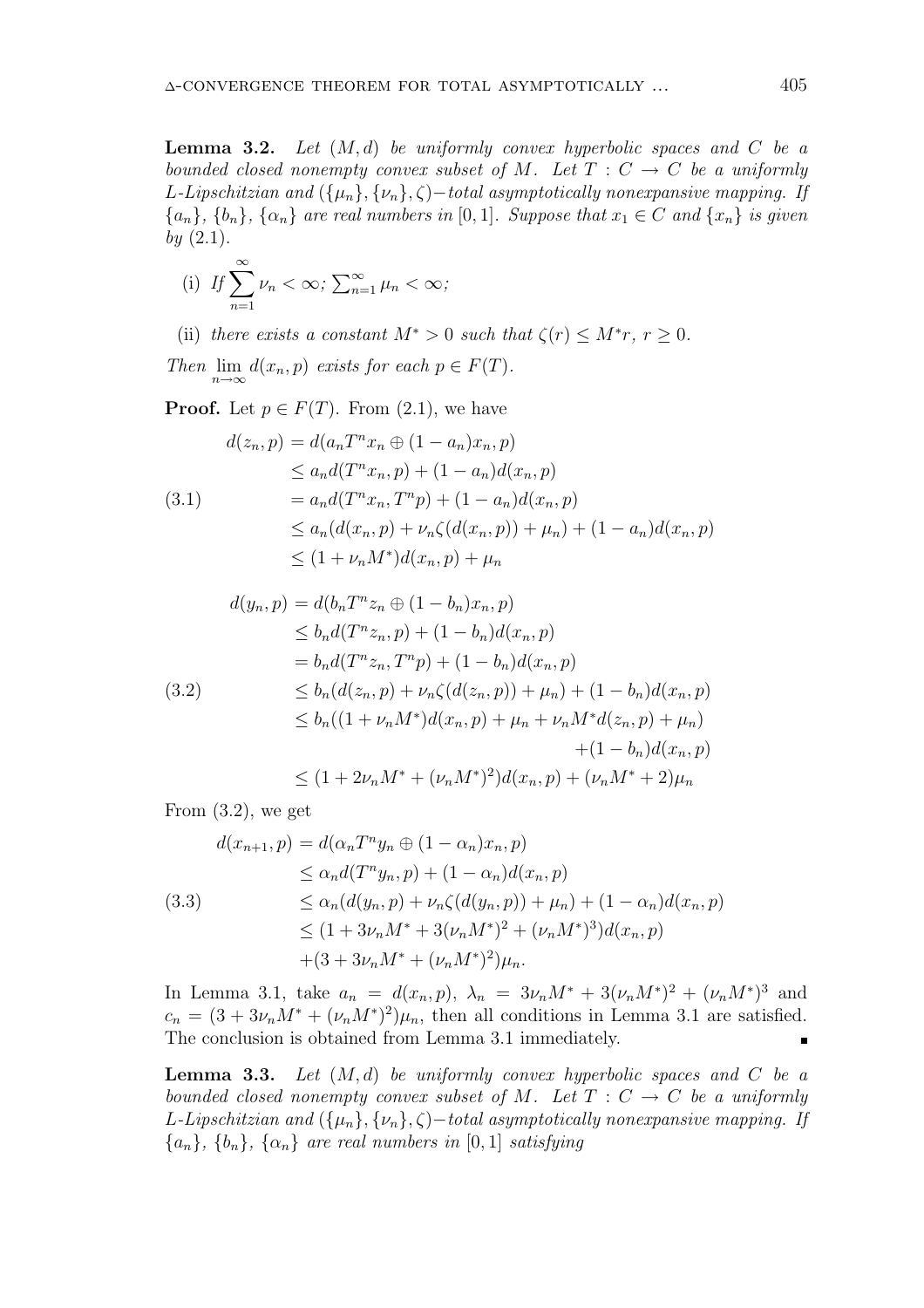(i) 
$$
0 < \liminf_{n} \alpha_n \leq \limsup_{n} \alpha_n < 1;
$$

(ii)  $0 < \liminf_{n} b_n \leq \limsup_{n} b_n < 1;$ 

(iii) 
$$
\sum_{n=1}^{\infty} \nu_n < \infty; \sum_{n=1}^{\infty} \mu_n < \infty;
$$

(iv) there exists a constant  $M^* > 0$  such that  $\zeta(r) \leq M^*r$ ,  $r \geq 0$ .

Suppose that  $x_1 \in C$  and  $\{x_n\}$  is given by (2.1). Then

$$
\lim_{n \to \infty} d(x_n, Tx_n) = 0.
$$

**Proof.** Take a  $p \in F(T)$ , in view of Lemma 3.2, we can let  $\lim_{n \to \infty} d(x_n, p) = r$  for some  $r \in \mathbb{R}$ . If  $r = 0$ , then we immediately obtain

$$
d(x_n, Tx_n) \le d(x_n, p) + d(Tx_n, p) = d(x_n, p) + d(Tx_n, Tp) \le (1 + L)d(x_n, p),
$$

by the uniformly L-Lipschitzian of T, then  $\lim_{n\to\infty} d(x_n, Tx_n) = 0$ .

If  $r > 0$ , then we shall prove that

(3.4) 
$$
\lim_{n \to \infty} d(T^n y_n, p) = \lim_{n \to \infty} d(T^n z_n, p) = r,
$$

by showing that for any increasing sequence  $\{n_i\}$  of positive integers for which the limits in  $(3.4)$  exist, and it follows that the limit is r. From condition (i), we may assume that the corresponding subsequence  $\{\alpha_{n_i}\}\)$  converges to some  $\alpha$ ; we shall have  $\alpha > 0$  because  $\{\alpha_{n_i}\}\$ is assumed to be bounded away from 0. From conditions (i) and (iii), we have

$$
r = \lim_{n \to \infty} d(x_n, p) = \lim_{i \to \infty} d(x_{n_i+1}, p)
$$
  
\n
$$
= \lim_{i \to \infty} d(\alpha_{n_i} T^{n_i} y_{n_i} \oplus (1 - \alpha_{n_i}) x_{n_i}, p)
$$
  
\n
$$
\leq \lim_{i \to \infty} [\alpha_{n_i} d(T^{n_i} y_{n_i}, p) + (1 - \alpha_{n_i}) d(x_{n_i}, p)]
$$
  
\n
$$
\leq \lim_{i \to \infty} [\alpha_{n_i} (d(y_{n_i}, p) + \nu_n \zeta(d(y_{n_i}, p)) + \mu_n) + (1 - \alpha_{n_i}) d(x_{n_i}, p)]
$$
  
\n
$$
\leq \alpha \limsup_{i \to \infty} d(x_{n_i}, p) + (1 - \alpha)r
$$
  
\n
$$
= r.
$$

It follows that  $\lim_{n\to\infty} d(T^n y_n, p) = r$ . From condition (ii), we may assume that the corresponding subsequence  ${b_{n_i}}$  converges to some b; we shall have  $b > 0$  because  ${b_{n_i}}$  is assumed to be bounded away from 0. From (3.1) and conditions (ii), (iii), we have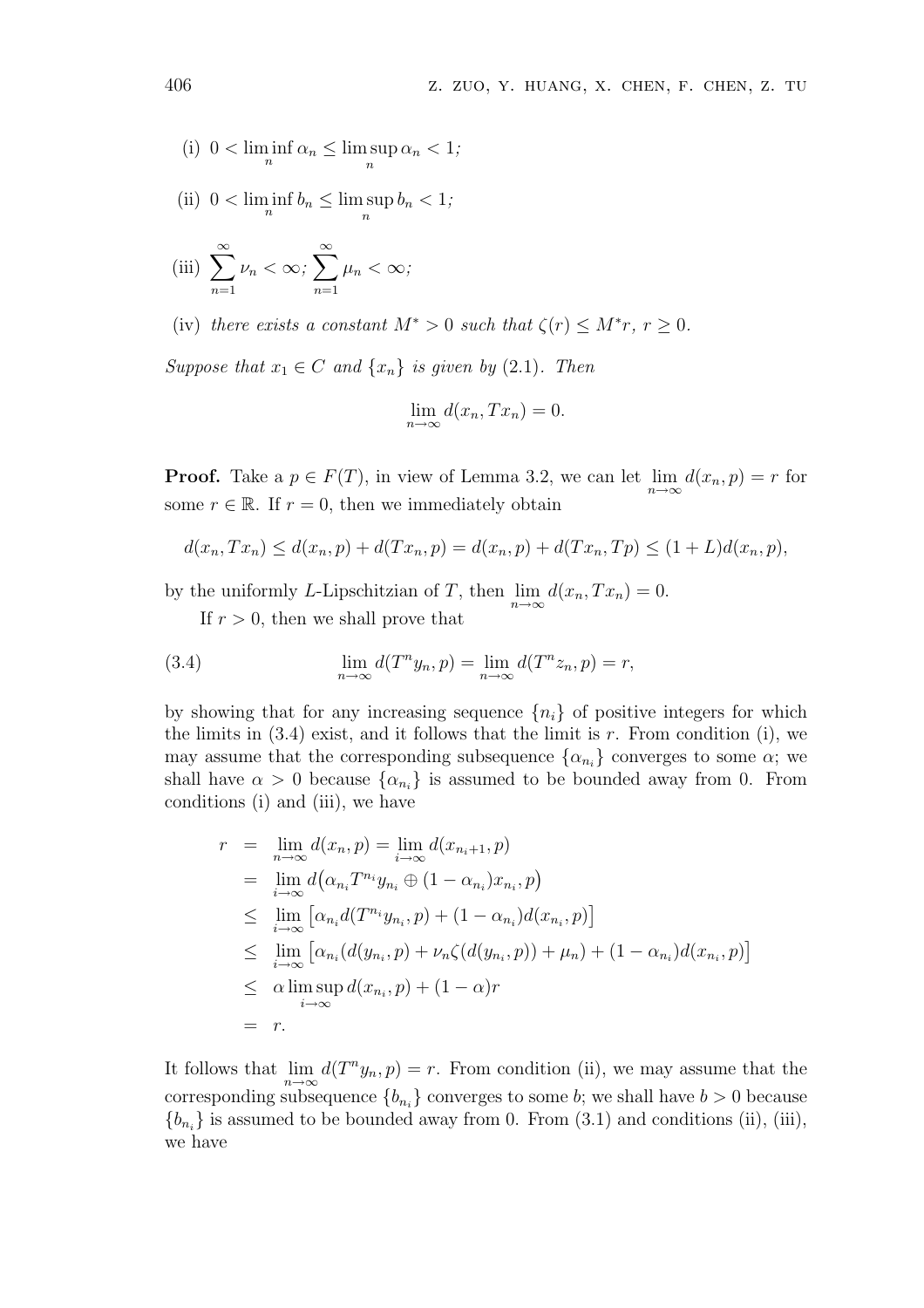$$
r = \lim_{n \to \infty} d(x_n, p) = \lim_{i \to \infty} d(x_{n_i+1}, p)
$$
  
\n
$$
= \lim_{i \to \infty} d(\alpha_{n_i} T^{n_i} y_{n_i} \oplus (1 - \alpha_{n_i}) x_{n_i}, p)
$$
  
\n
$$
\leq \lim_{i \to \infty} [\alpha_{n_i} d(T^{n_i} y_{n_i}, T^{n_i} p) + (1 - \alpha_{n_i}) d(x_{n_i}, p)]
$$
  
\n
$$
\leq \lim_{i \to \infty} [\alpha_{n_i} (d(y_{n_i}, p) + \nu_{n_i} \zeta (d(y_{n_i}, p)) + \mu_{n_i}) + (1 - \alpha_{n_i}) d(x_{n_i}, p)]
$$
  
\n
$$
\leq \alpha \lim_{i \to \infty} (b_{n_i} (d(T^{n_i} z_{n_i}, p) + (1 - b_{n_i}) d(x_{n_i}, p) + \nu_n M^* d(y_{n_i}, p) + \mu_{n_i})
$$
  
\n
$$
+ (1 - \alpha) d(x_{n_i}, p)
$$
  
\n
$$
= \alpha \lim_{i \to \infty} (b_{n_i} d(T^n z_{n_i}, T^{n_i} p) + (1 - b_{n_i}) d(x_{n_i}, p)) + (1 - \alpha) d(x_{n_i}, p)
$$
  
\n
$$
\leq \alpha (b \lim_{i \to \infty} (d(z_{n_i}, p) + \nu_{n_i} \zeta (d(z_{n_i}, p)) + \mu_{n_i}) + (1 - b) d(x_{n_i}, p))
$$
  
\n
$$
+ (1 - \alpha) d(x_{n_i}, p)
$$
  
\n
$$
\leq \alpha (b \lim_{i \to \infty} (d(x_{n_i}, p) + (1 - b) d(x_{n_i}, p)) + (1 - \alpha) d(x_{n_i}, p)
$$
  
\n
$$
= r.
$$

It follows that  $\lim_{n\to\infty} d(T^n z_n, p) = r$  holds. In addition, it is easy to see that

$$
\lim_{n \to \infty} d\left(\frac{x_n \oplus T^n x_n}{2}, p\right) = r.
$$

In the sequel, we shall prove

$$
\lim_{n \to \infty} d(T^n y_n, x_n) = \lim_{n \to \infty} d(T^n z_n, x_n) = 0.
$$

Assume by contradiction that  $\{T^n y_n\}$  does not converge  $\{x_n\}$ , and so we can find  $\varepsilon_0 > 0$  and  $\{n_k\} \subset \mathbb{N}$  such that

(3.5) 
$$
d(T^{n_k}y_{n_k}, x_{n_k}) \geq \varepsilon_0.
$$

We can assume  $\varepsilon_0 \in (0, 2]$ , then  $\frac{\varepsilon_0}{r+1}$  $\in (0, 2]$ . Since M is uniformly convex, there exits  $\theta \in (0, 1]$  such that

(3.6) 
$$
1 - \delta \left( r + \theta, \frac{\varepsilon_0}{r+1} \right) \le 1 - \eta \left( r, \frac{\varepsilon_0}{r+1} \right) \le \frac{r - \theta}{r + \theta}
$$

By (3.4), for the above  $\theta > 0$ , there exists  $N_0 \in \mathbb{N}$  such that

$$
d(x_{n_k},p)\leq r+\theta, d(T^{n_k}y_{n_k},p)\leq r+\theta \quad \forall k\geq N_0.
$$

For  $k \geq N_0$ , we also have that

$$
d(T^{n_k}y_{n_k}, x_{n_k}) \ge \varepsilon_0 = (r+\theta)\frac{\varepsilon_0}{r+\theta} \ge (r+\theta)\frac{\varepsilon_0}{r+1}.
$$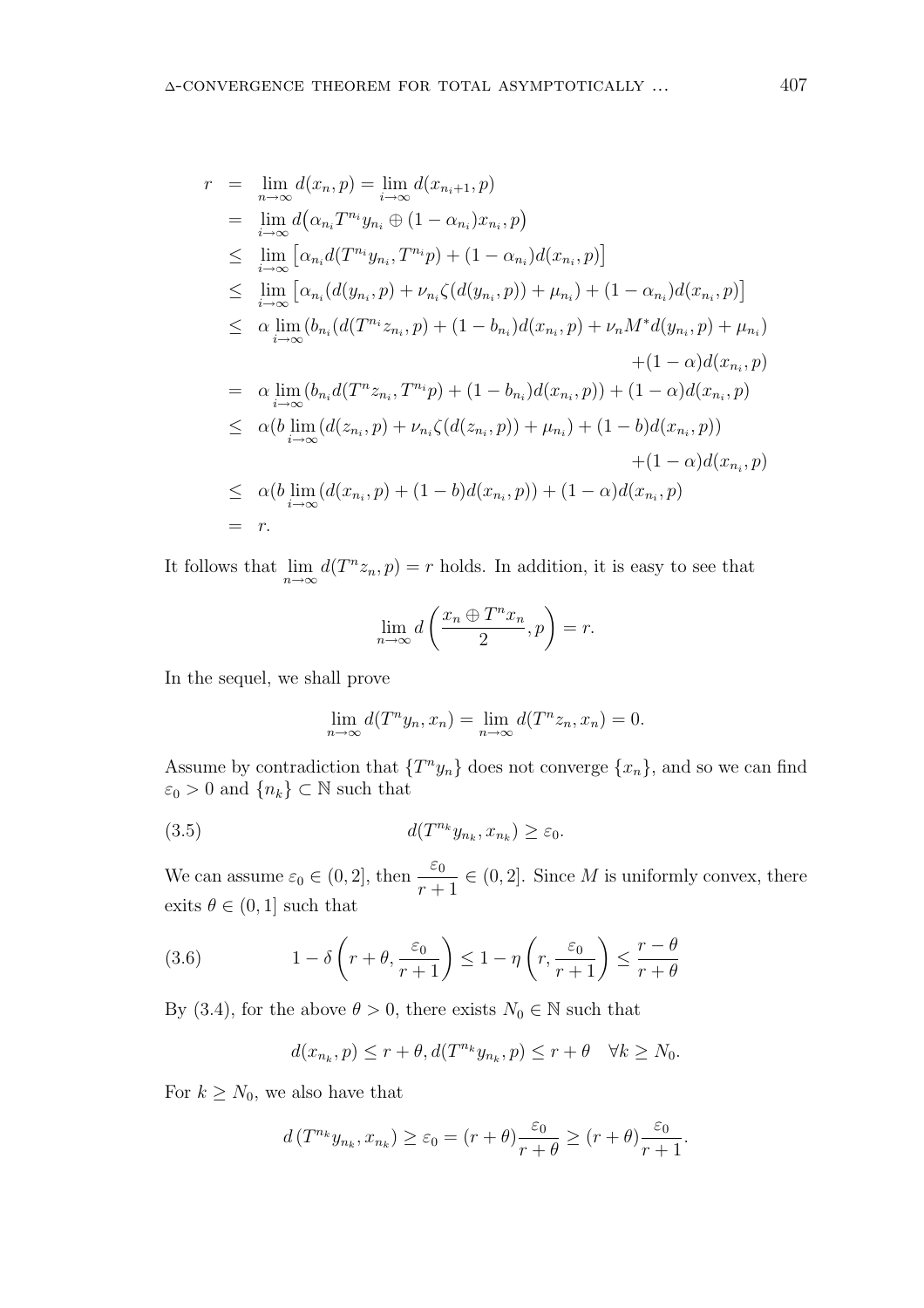Now, applying the fact that  $M$  is uniformly convex and  $(3.6)$ , we get that

$$
d\left(\frac{x_{n_k} \oplus T^{n_k}x_{n_k}}{2}, p\right) \leq \left(1 - \delta\left(r + \theta, \frac{\varepsilon_0}{r+1}\right)\right)(r + \theta) < r - \theta.
$$

Let  $n_k \to \infty$ , we obtain that

$$
r = \lim_{n_k \to \infty} d\left(\frac{x_{n_k} \oplus T^{n_k} x_{n_k}}{2}, p\right) \le r - \theta.
$$

Hence, we get a contradiction, and therefore

(3.7) 
$$
\lim_{n \to \infty} d(T^n y_n, x_n) = 0.
$$

This is equivalent to

(3.8) 
$$
\lim_{n \to \infty} d(x_{n+1}, x_n) = 0.
$$

Using the same way, we can prove that

(3.9) 
$$
\lim_{n \to \infty} d(T^n z_n, x_n) = 0
$$

This is equivalent to  $\lim_{n\to\infty} d(y_n, x_n) = 0$  and meanwhile we get

$$
\lim_{n \to \infty} d(y_{n+1}, y_n) = 0
$$

Thus

$$
d(x_n, Tx_n) \leq d(x_n, x_{n+1}) + d(x_{n+1}, T^{n+1}y_{n+1})
$$
  
+ 
$$
d(T^{n+1}y_{n+1}, T^{n+1}y_n) + d(T(T^n y_n), Tx_n)
$$
  

$$
\leq d(x_n, x_{n+1}) + d(x_{n+1}, T^{n+1}y_{n+1})
$$
  
+ 
$$
Ld(y_{n+1}, y_n) + Ld(T^n y_n, x_n)
$$

By  $(3.7), (3.8), (3.10)$  and the uniformly L-Lipschitzian of T, we conclude that

$$
\lim_{n \to \infty} d(x_n, Tx_n) = 0.
$$

**Theorem 3.4.** Let  $(M, d)$  be a completely CAT(0) spaces and C be a bounded closed nonempty convex subset of M. Let  $T : C \rightarrow C$  be a uniformly L-Lipschitzian and  $({\mu_n}, {\nu_n}, \zeta)$ -total asymptotically nonexpansive mapping. If  $F(T) \neq \emptyset$ ,  $\{a_n\}$ ,  $\{b_n\}$ ,  $\{\alpha_n\}$  are real numbers in [0, 1] satisfying

(i) 
$$
0 < \liminf_{n} \alpha_n \leq \limsup_{n} \alpha_n < 1;
$$

(ii)  $0 < \liminf_{n} b_n \leq \limsup_{n} b_n < 1;$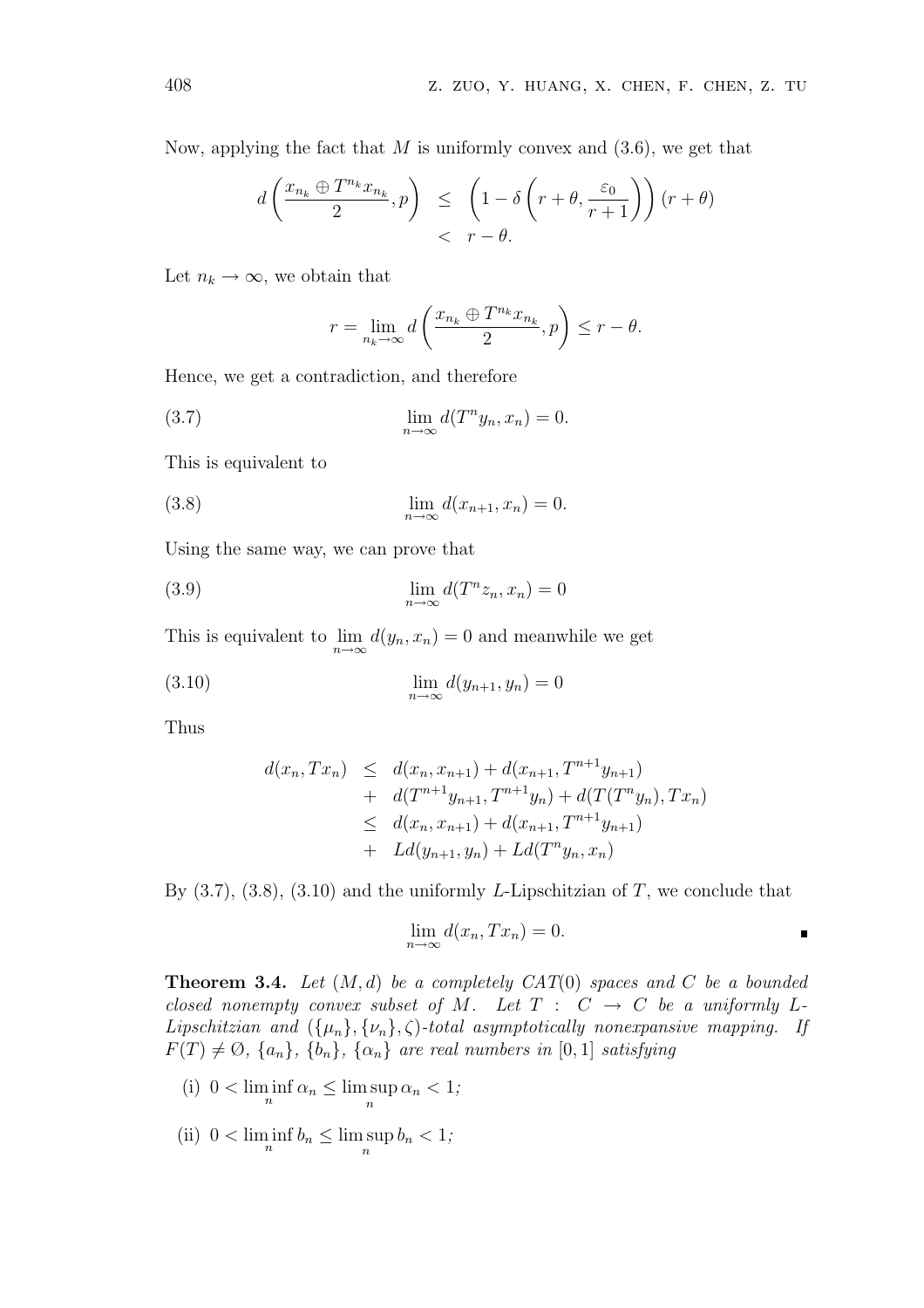(iii) 
$$
\sum_{n=1}^{\infty} \nu_n < \infty; \sum_{n=1}^{\infty} \mu_n < \infty;
$$

(iv) there exists a constant  $M^* > 0$  such that  $\zeta(r) \leq M^*r$ ,  $r \geq 0$ .

Supposing that  $x_1 \in C$  and  $\{x_n\}$  is given by (2.1),  $\Delta$ -converges to a fixed point of  $T$ .

**Proof.** Since CAT(0) spaces are uniformly convex hyperbolic spaces, by Lemma 3.2,  $\{d(x_n, p)\}\$ is convergent for each  $p \in F(T)$ . By Lemma 3.3, we have  $\lim_{n\to\infty} d(x_n, Tx_n) = 0$ . By Lemma 2.6,  $\omega_w(x_n)$  consists of exactly one point and is contained in  $F(T)$ . This shows that  $\{x_n\}$  ∆-converges to an element of  $F(T)$ .

## Remark 3.5.

- 1. Since normed linear spaces are hyperbolic spaces and total asymptotically nonexpansive mapping which contain the asymptotically nonexpansive mapping. Therefore, Lemma 3.3 extend Lemma 2.2 of Xu and Noor [14].
- 2. Let  $a_n = 0$  or  $a_n = 0$  and  $b_n = 0$ , we get the Ishikawa-type and the Krasnoselski-Mann iteration as special cases, therefore Lemma 3.3 extends Theorem 5.2 of U. Kohlenbach (see [9]) and Lemma 5.4, Theorem 5.7 in [11]. Theorem 3.4 gives some new ∆-convergence theorem different from Theorem 3.5 ([3]) in CAT(0) spaces.

Acknowledgement. This work was supported by the Natural Science Foundation Project of CQCSTC under Grant no. cstc2014jcyjA00022 and by the Scientific and Technological Research Program of Chongqing Three Gorges University of China (14ZD09).

#### References

- [1] BRIDSON, M., HAEFLIGER, A., *Metric spaces of non-positive curvature*, Grundlehren der Mathematischen Wissenschaften, vol. 319, Springer, Berlin, 1999.
- [2] Busemann, H., Spaces with non-positive curvature, Acta Math. 80 (1948), 259-310.
- [3] CHANG, S., WANG, L., LEE, H.J., CHAN, C., YANG, L., Demiclosed principle and  $\Delta$ -convergence theorems for total asymptotically nonexpansive mappings in  $CAT(0)$  spaces, Appl. Math. Comput., 219 (2012), 2611-2617.
- [4] GEOBEL, K., KIRK, W.A., A fixed point theorem for asymptotically nonexpansive mappings, Proc. Am. Math. Soc., 35 (1972), 171-174.